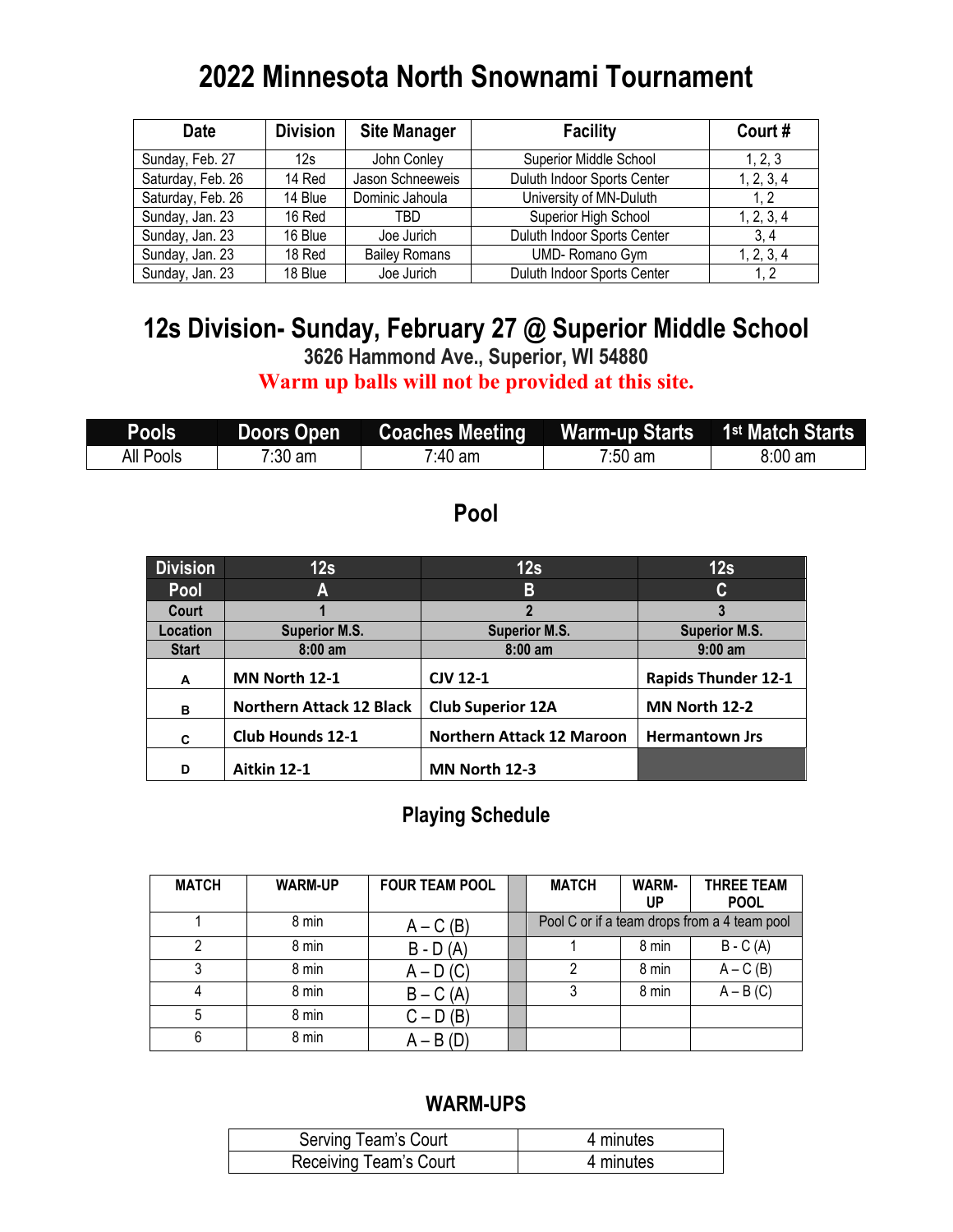# **14 Red Division- Saturday, February 26 @ Duluth Indoor Sports Center**

**4402 Rice Lake Rd., Duluth, MN 55811**

**Warm up balls will be provided at this site.**

| <b>Pools</b> | <b>Doors Open</b> | Coaches Meeting   Warm-up Starts   1 <sup>st</sup> Match Starts |                   |           |
|--------------|-------------------|-----------------------------------------------------------------|-------------------|-----------|
| All Pools    | $7:30 \text{ am}$ | 7:40 am                                                         | $7:50 \text{ am}$ | $8:00$ am |

## **Pools**

| <b>Division</b> | 14 Red                     | 14 Red                    | 14 Red                    | 14 Red                    |
|-----------------|----------------------------|---------------------------|---------------------------|---------------------------|
| Pool            | A                          | B                         | $\mathbf{C}$              | D                         |
| Court           |                            |                           |                           |                           |
| Location        | <b>DISC</b>                | <b>DISC</b>               | <b>DISC</b>               | <b>DISC</b>               |
| <b>Start</b>    | $8:00$ am                  | $8:00$ am                 | $8:00$ am                 | $8:00$ am                 |
| A               | <b>OJOV 14-1</b>           | Viking 14 Red             | MN North 13-1 Red         | <b>Club Velocity 13-1</b> |
| в               | <b>Hermantown Jrs</b>      | <b>OJOV 13-1</b>          | <b>Club Velocity 14-2</b> | Bemidji 14-1              |
| C               | <b>MN North 14-2 White</b> | MN North 14-2 Grey        | <b>CJV 14-2</b>           | <b>Barnum Impact 14-1</b> |
| D               | <b>Club Velocity 13-2</b>  | <b>Club Velocity 14-3</b> | Pine City 14s             | Pine City 13s             |

#### **Playing Schedule**

| <b>MATCH</b> | <b>WARM-UP</b> | <b>FOUR TEAM POOL</b> | <b>MATCH</b> | <b>WARM-</b><br>UP | <b>THREE TEAM</b><br><b>POOL</b>             |
|--------------|----------------|-----------------------|--------------|--------------------|----------------------------------------------|
|              | 8 min          | $A - C(B)$            |              |                    | Pool C or if a team drops from a 4 team pool |
| າ            | 8 min          | $B - D(A)$            |              | 8 min              | $B - C(A)$                                   |
| 3            | 8 min          | $A - D(C)$            | າ            | 8 min              | $A - C(B)$                                   |
|              | 8 min          | $B - C(A)$            |              | 8 min              | $A - B(C)$                                   |
| 5            | 8 min          | $C - D(B)$            |              |                    |                                              |
|              | 8 min          | $A - B(D)$            |              |                    |                                              |

| Serving Team's Court   | 4 minutes |
|------------------------|-----------|
| Receiving Team's Court | 4 minutes |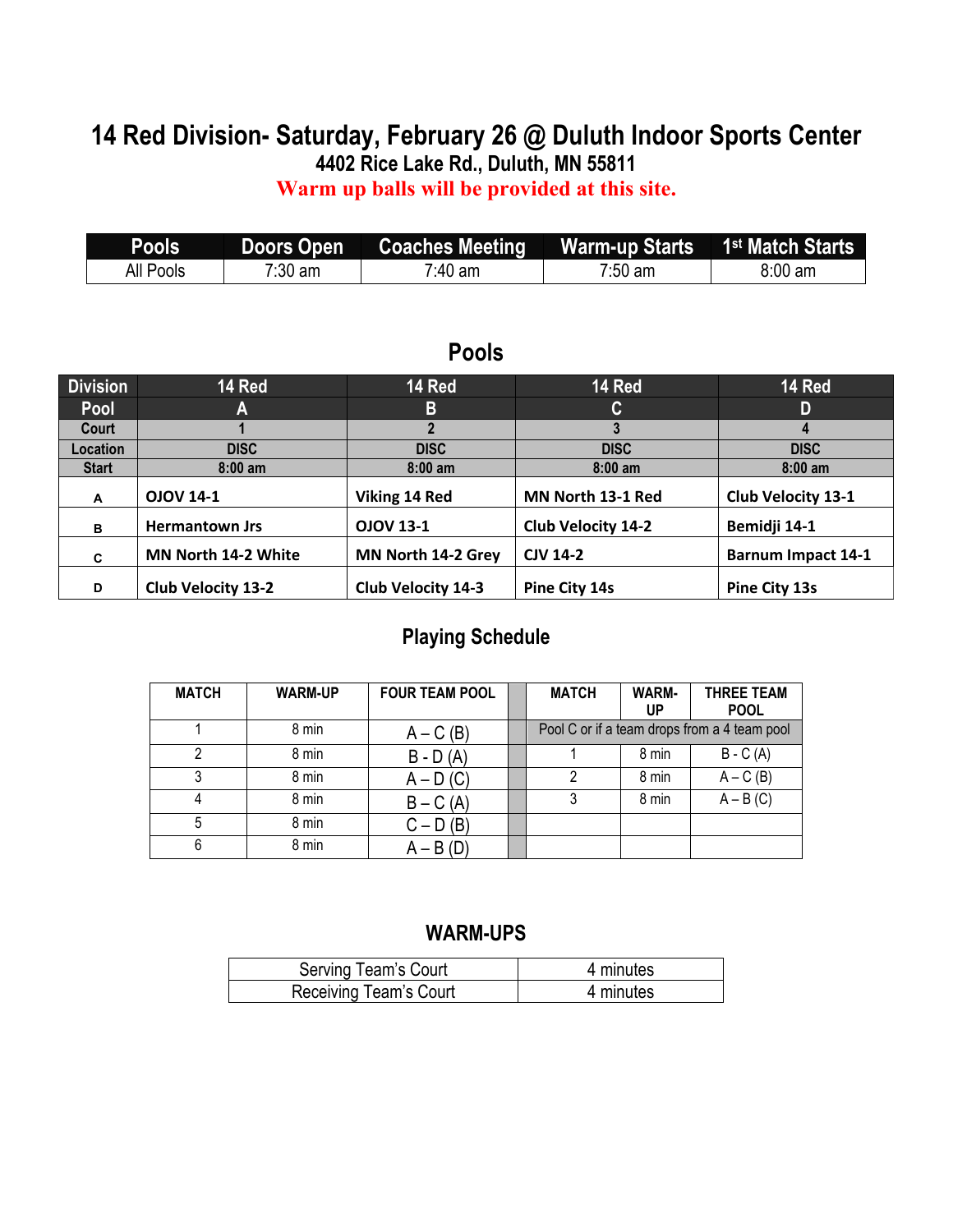# **14s Blue Division- Saturday, February 26 @ The University of MN-Duluth**

**1049 University Drive, Duluth, MN 55812**

**Warm up balls will not be provided at this site.**

| <b>Pools</b> |             | Doors Open Coaches Meeting Warm-up Starts 1 <sup>st</sup> Match Starts |             |           |
|--------------|-------------|------------------------------------------------------------------------|-------------|-----------|
| All pools    | $7:30$ a.m. | $7:40$ a.m.                                                            | $7:50$ a.m. | 8:00 a.m. |

## **Pools**

| <b>Division</b>   | 14 Blue                     | 14 Blue                     |
|-------------------|-----------------------------|-----------------------------|
| <b>Pool</b>       | Α                           | В                           |
| <b>Courts</b>     |                             | $\overline{2}$              |
| Location          | <b>UMD-Romano Gym</b>       | <b>UMD-Romano Gym</b>       |
| <b>Start Time</b> | $8:00$ am                   | $8:00$ am                   |
| A                 | <b>Laker JO 14-1</b>        | <b>Pequot Lakes 14U Red</b> |
| в                 | MN North 14-1 Red           | MN North 13-1 Navy          |
| C                 | <b>Club Red 14 Black</b>    | <b>Crex 14-1</b>            |
| D                 | <b>Attanium Dig It 14-1</b> | Aitkin 14-1                 |

#### **Playing Schedule**

| <b>MATCH</b> | <b>WARM-UP</b> | <b>FOUR TEAM</b><br><b>POOLS</b> | <b>MATCH</b> | <b>WARM-</b><br>UP | <b>THREE TEAM</b><br><b>POOL</b>             |
|--------------|----------------|----------------------------------|--------------|--------------------|----------------------------------------------|
|              | 8 min          | $A - C(B)$                       |              |                    | Used only if a team drops from a 4 team pool |
| າ            | 8 min          | $B - D(A)$                       |              | 8 min              | $B - C(A)$                                   |
|              | 8 min          | $A - D(C)$                       |              | 8 min              | $A - C(B)$                                   |
| 4            | 8 min          | $B - C(A)$                       |              | 8 min              | $A - B(C)$                                   |
| 5            | 8 min          | $C - D(B)$                       |              |                    |                                              |
| 6            | 8 min          | $A - B(D)$                       |              |                    |                                              |

| <b>Serving Team's Court</b> | 4 minutes |
|-----------------------------|-----------|
| Receiving Team's Court      | 4 minutes |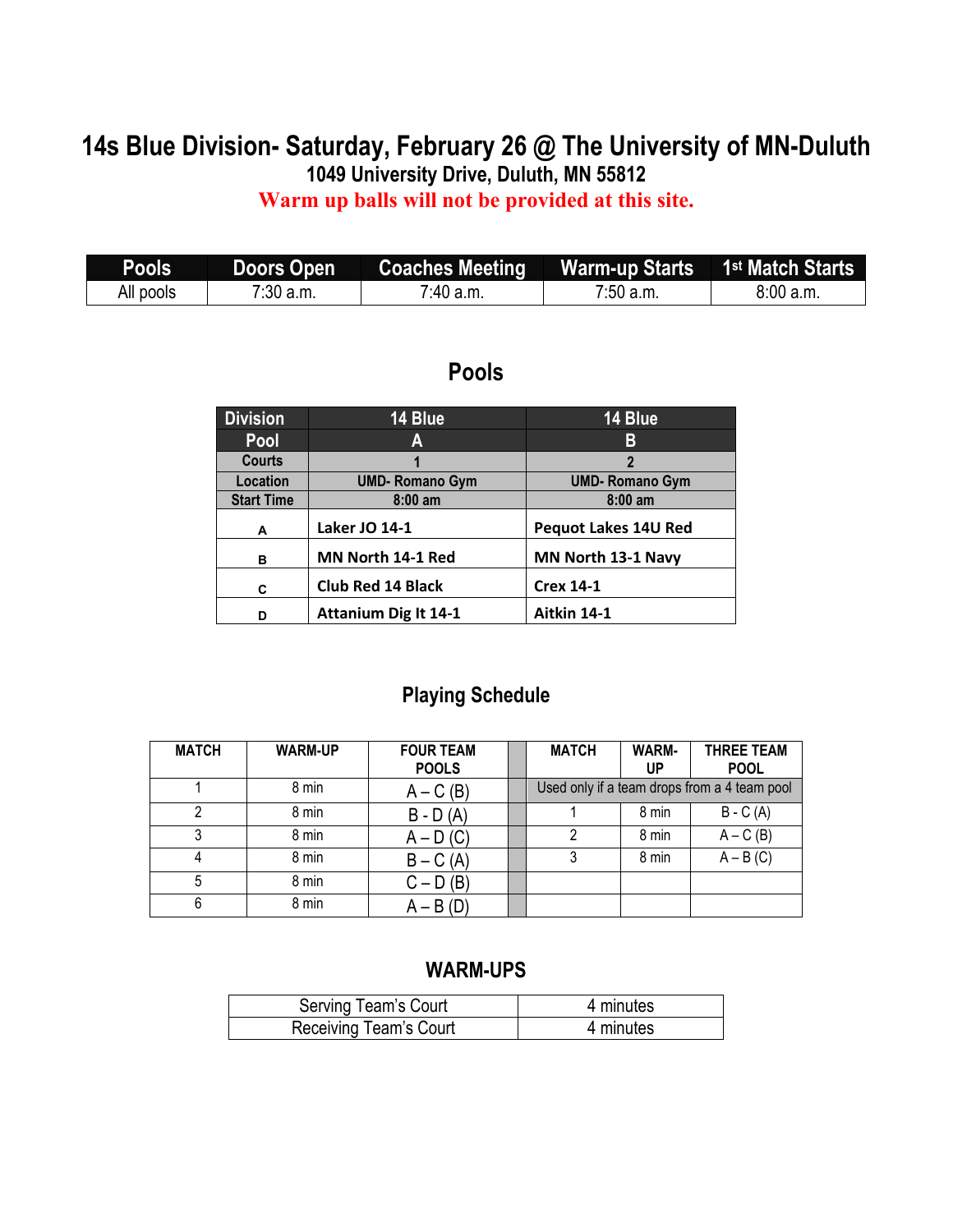## **16 Red Division- Sunday, February 27 @ Superior Senior H.S.**

**2600 Caitlin Ave., Superior, WI 54880**

**Warm up balls will not be provided at this site.**

| Pools     | Doors Open  | <b>Coaches Meeting</b> | <b>Warm-up Starts</b> | 1 <sup>st</sup> Match Starts |
|-----------|-------------|------------------------|-----------------------|------------------------------|
| All pools | $7:30$ a.m. | 7:40 am                | $7:50$ am             | 8:00a.m.                     |

### **Pools**

| <b>Division</b> | 16 Red                       | <b>16 Red</b>              | <b>16 Red</b>                 | <b>16 Red</b>               |
|-----------------|------------------------------|----------------------------|-------------------------------|-----------------------------|
| Pool            | A                            | B                          | C.                            | D                           |
| Court           |                              |                            |                               |                             |
| Location        | <b>Superior H.S.</b>         | <b>Superior H.S.</b>       | <b>Superior H.S.</b>          | <b>Superior H.S.</b>        |
| <b>Start</b>    | $8:00 \text{ am}$            | $8:00$ am                  | $8:00$ am                     | $8:00$ am                   |
| A               | <b>Pequot Lakes 16U Blue</b> | <b>Hermantown 16s</b>      | <b>Attanium Dig It 16-1</b>   | MN North 14-1 Navy          |
| в               | MN North 16-2 Grey           | MN North 15-2 White        | MN North 16-2 White           | <b>Attanium Dig It 15-1</b> |
| C               | <b>CSVB 15-B</b>             | <b>Barnum Impact 16-1</b>  | <b>Northern Storm VBC 15U</b> | <b>CJV 15-1</b>             |
| D               | Northwoods 16-1              | <b>Northern Attack 15s</b> | <b>Rapids Thunder 16-2</b>    | Aitkin 16-1                 |

## **Playing Schedule**

| <b>MATCH</b> | <b>WARM-UP</b> | <b>FOUR TEAM</b><br><b>POOLS</b> | <b>MATCH</b> | <b>WARM-</b><br>UP | <b>THREE TEAM</b><br><b>POOL</b>             |
|--------------|----------------|----------------------------------|--------------|--------------------|----------------------------------------------|
|              | 8 min          | $A - C(B)$                       |              |                    | Used only if a team drops from a 4 team pool |
| ົ            | 8 min          | $B - D(A)$                       |              | 8 min              | $B - C(A)$                                   |
|              | 8 min          | $A - D(C)$                       | 2            | 8 min              | $A - C(B)$                                   |
|              | 8 min          | $B - C(A)$                       |              | 8 min              | $A - B(C)$                                   |
| 5            | 8 min          | $C - D(B)$                       |              |                    |                                              |
| 6            | 8 min          | $A - B(D)$                       |              |                    |                                              |

| Serving Team's Court   | 4 minutes |
|------------------------|-----------|
| Receiving Team's Court | 4 minutes |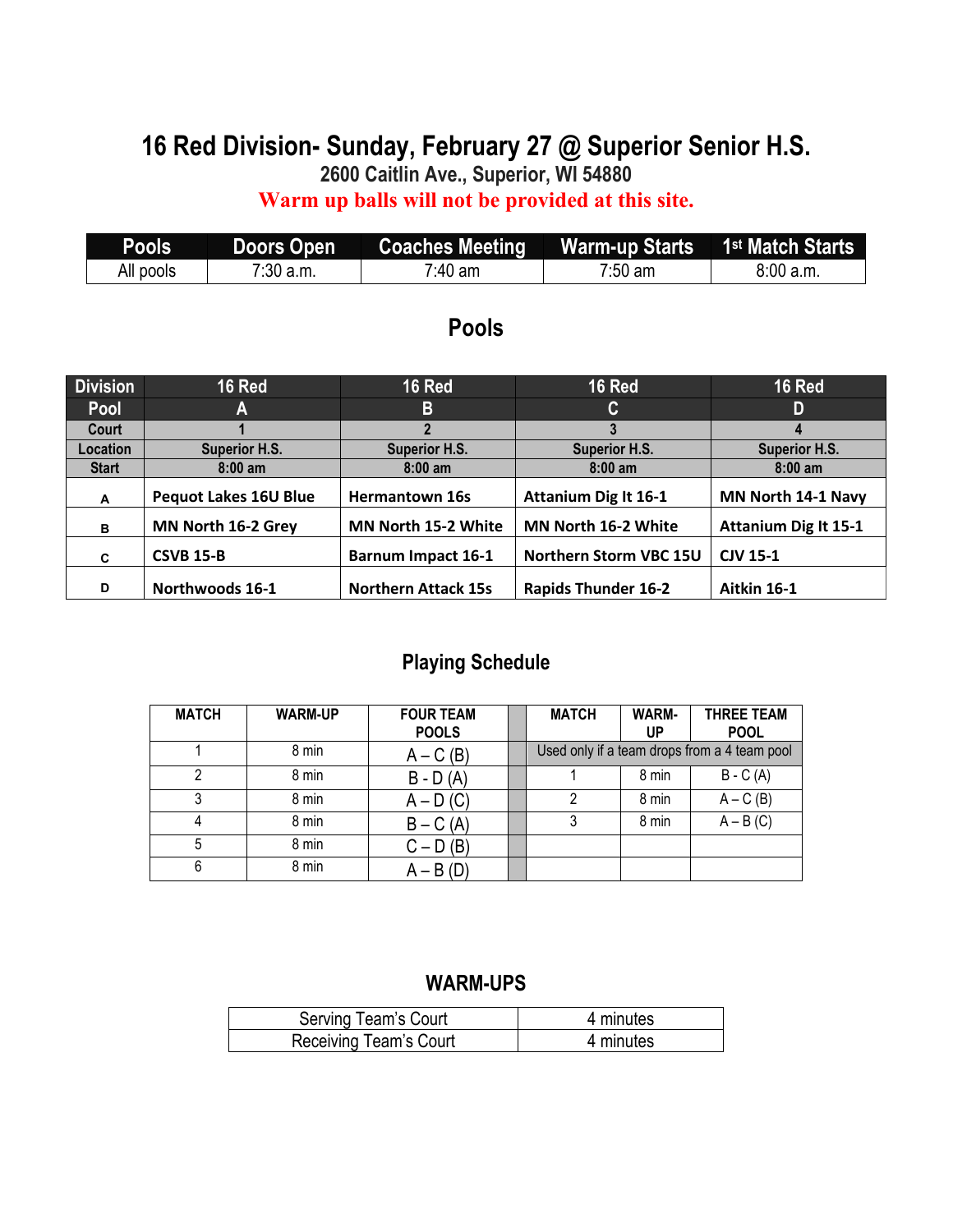## **16s Blue Division- Sunday, February 27 @ Duluth Indoor Sports Center 4402 Rice Lake Rd., Duluth, MN 55811 Warm up balls will be provided at this site.**

### **Pools Doors Open Coaches Meeting Warm-up Starts 1st Match Starts All pools 1 7:30 a.m. 1 1:40 a.m. 1 1:50 a.m. 1 8:00 a.m.** All pools 7:30 a.m. 7:40 a.m. 7:50 a.m. 8:00 a.m.

#### **Pools**

| <b>Division</b>   | 16 Blue           | 16 Blue                         |  |
|-------------------|-------------------|---------------------------------|--|
| Pool              | Α                 | В                               |  |
| <b>Courts</b>     | 3                 |                                 |  |
| Location          | <b>DISC</b>       | <b>DISC</b>                     |  |
| <b>Start Time</b> | $8:00$ am         | $8:00$ am                       |  |
| A                 | <b>Hype 16-1</b>  | <b>Northern Attack 16 Black</b> |  |
| в                 | MN North 16-1 Red | MN North 15-1 Navy              |  |
|                   |                   |                                 |  |
| C                 | MN North 15-1 Red | <b>Elevate North 16</b>         |  |

## **Playing Schedule**

| <b>MATCH</b> | <b>WARM-UP</b> | <b>FOUR TEAM</b><br><b>POOLS</b> | <b>MATCH</b> | <b>WARM-</b><br>UP | <b>THREE TEAM</b><br><b>POOL</b>             |
|--------------|----------------|----------------------------------|--------------|--------------------|----------------------------------------------|
|              | 8 min          | $A - C(B)$                       |              |                    | Used only if a team drops from a 4 team pool |
|              | 8 min          | $B - D(A)$                       |              | 8 min              | $B - C(A)$                                   |
|              | 8 min          | $A - D(C)$                       | 2            | 8 min              | $A - C(B)$                                   |
|              | 8 min          | $B - C(A)$                       | 3            | 8 min              | $A - B(C)$                                   |
| 5            | 8 min          | $C - D(B)$                       |              |                    |                                              |
| 6            | 8 min          | $A - B(D)$                       |              |                    |                                              |

| Serving Team's Court   | 4 minutes |
|------------------------|-----------|
| Receiving Team's Court | 4 minutes |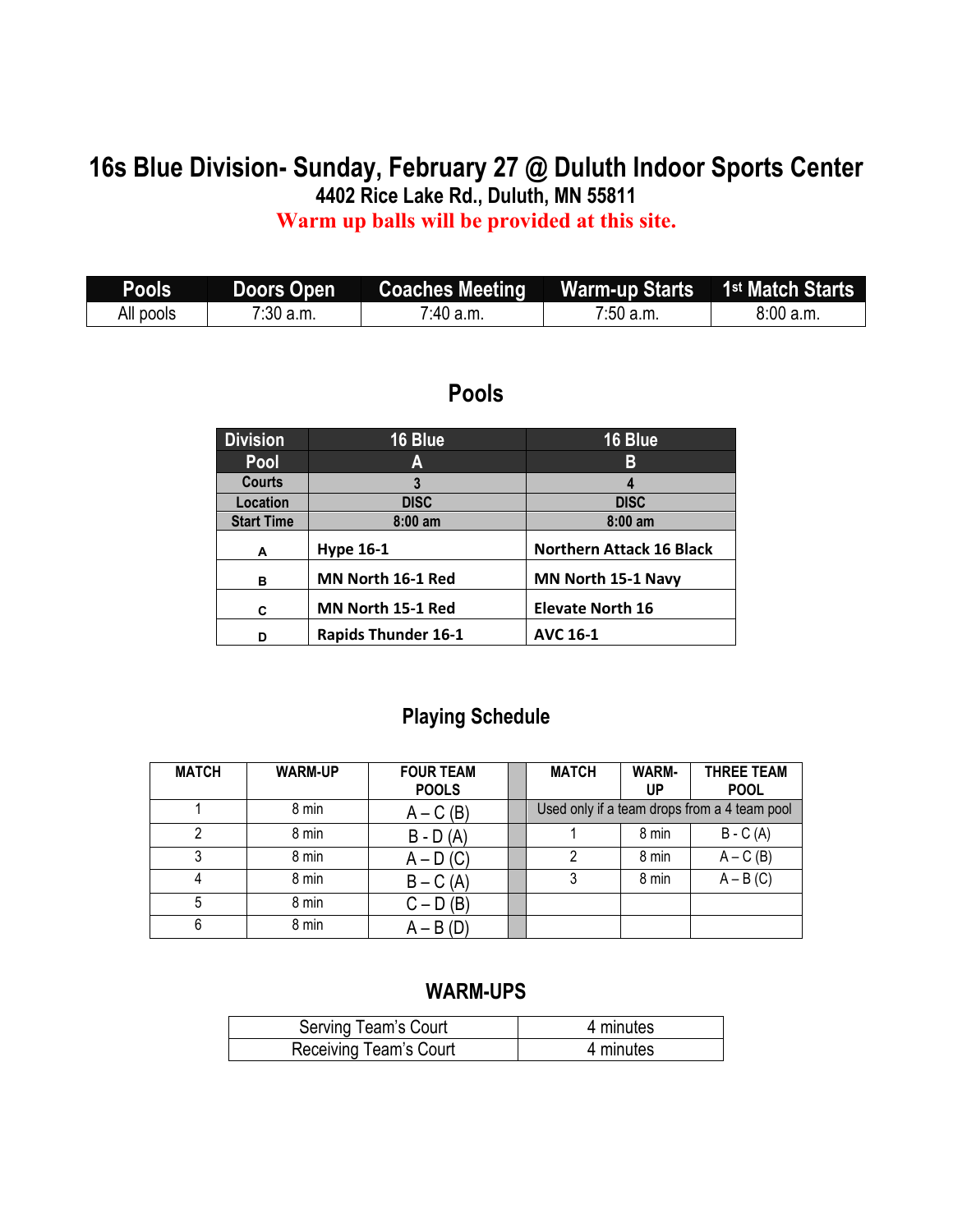## **18s Red Division- Sunday, February 27 @ The University of MN-Duluth 1049 University Drive, Duluth, MN 55812 Warm up balls will not be provided at this site.**

| <b>Pools</b> |             | Doors Open Coaches Meeting Warm-up Starts 1 <sup>st</sup> Match Starts |           |          |
|--------------|-------------|------------------------------------------------------------------------|-----------|----------|
| All Pools    | $7:30$ a.m. | <sup>7:40</sup> a.m.                                                   | 7:50 a.m. | 8:00a.m. |

#### **Pools**

| <b>Division</b> | 18 Red                    | 18 Red                | <b>18 Red</b>         | <b>18 Red</b>          |
|-----------------|---------------------------|-----------------------|-----------------------|------------------------|
| Pool            | A                         | B                     | C.                    | D                      |
| Court           |                           |                       |                       | 4                      |
| Location        | <b>UMD-Romano Gym</b>     | <b>UMD-Romano Gym</b> | <b>UMD-Romano Gym</b> | <b>UMD-Romano Gym</b>  |
| <b>Start</b>    | $8:00$ am                 | $8:00 \text{ am}$     | $8:00$ am             | $8:00 \text{ am}$      |
| A               | <b>OJOVB 18-1</b>         | <b>Hermantown Jrs</b> | Club Red 17-1         | Northern Storm VBC 17U |
| в               | <b>MN Attack 18-2</b>     | MN North 17-1 Red     | Hammerhead 18-2       | <b>MN Attack 17-1</b>  |
| C               | <b>Barnum Impact 17-1</b> | <b>CHS 17-1</b>       | MN North 18-2         | <b>Hibbing 17s</b>     |
| D               | Viking 17 Red             | <b>MN Attack 17-2</b> | Crex 17               | Northwoods 18-1        |

#### **Playing Schedule**

| <b>MATCH</b>  | <b>WARM-</b> | Superior H.S. | Superior H.S.         | Superior H.S. | Superior H.S. |
|---------------|--------------|---------------|-----------------------|---------------|---------------|
|               | UP           | Ct.1          | Ct.2                  | Ct.3          | Ct.4          |
|               |              | Pools A and B | Pools A and B         | Pool C        | Pool D        |
|               | 8 min        | $A - F(B)$    | $D - C$ (E)           | $B - C(A)$    | $A - C(B)$    |
| $\mathcal{P}$ | 8 min        | $B - D(A)$    | $E - C$ (F)           | $A - C(B)$    | $B - D(A)$    |
| 3             | 8 min        | $A - E(D)$    | $F - B(C)$            | $A - B(C)$    | $A - D(C)$    |
| 4             | 8 min        |               | 30 minute lunch break |               | $B - C(A)$    |
| 5             | 8 min        | $C - F(A)$    | $B - E(D)$            |               | $C - D(B)$    |
| 6             | 8 min        | $A - D(B)$    |                       |               | $A - B(D)$    |

| <b>Serving Team's Court</b> | 4 minutes |
|-----------------------------|-----------|
| Receiving Team's Court      | 4 minutes |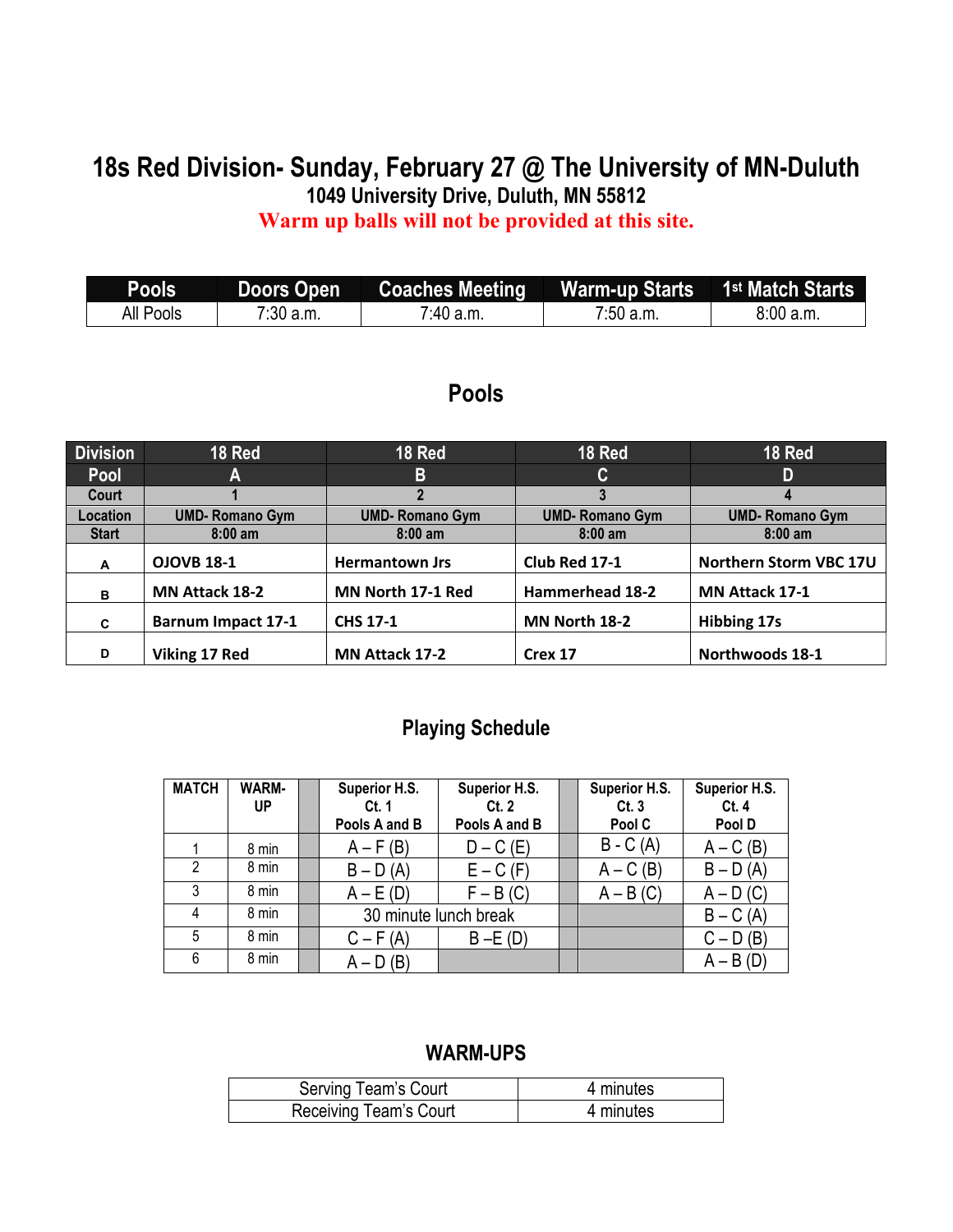#### **18s Blue Division- Sunday, February 27 @ Duluth Indoor Sports Center 4402 Rice Lake Rd., Duluth, MN 55811 Warm up balls will be provided at this site.**

**Pools Doors Open Coaches Meeting Warm-up Starts** 1<sup>st</sup> Match Starts<br>All pools | 7:30 a.m. | 7:40 a.m. | 7:50 a.m. | 8:00 a.m. All pools 7:30 a.m. 7:40 a.m. 7:50 a.m. 8:00 a.m.

#### **Pools**

| <b>Division</b>   | 18 Blue                          | 18 Blue                      |
|-------------------|----------------------------------|------------------------------|
| Pool              | A                                | В                            |
| <b>Courts</b>     |                                  | $\overline{2}$               |
| Location          | <b>DISC</b>                      | <b>DISC</b>                  |
| <b>Start Time</b> | $8:00$ am                        | $8:00$ am                    |
| A                 | MN North 18-1                    | <b>Northern Revival 18-1</b> |
| в                 | <b>Hype 17-1</b>                 | MN North 17-1 Navy           |
| C                 | MN Attack 18-1                   | MN North 16-1 Navy           |
| D                 | <b>Northern Attack 18 Maroon</b> | <b>Rapids Thunder 17-1</b>   |

#### **Playing Schedule**

| <b>MATCH</b> | <b>WARM-UP</b> | <b>FOUR TEAM</b> | <b>MATCH</b> | <b>WARM-</b> | <b>THREE TEAM</b>                            |
|--------------|----------------|------------------|--------------|--------------|----------------------------------------------|
|              |                | <b>POOLS</b>     |              | UP           | <b>POOL</b>                                  |
|              | 8 min          | $A - C(B)$       |              |              | Used only if a team drops from a 4 team pool |
|              | 8 min          | $B - D(A)$       |              | 8 min        | $B - C(A)$                                   |
|              | 8 min          | $A - D(C)$       |              | 8 min        | $A - C(B)$                                   |
|              | 8 min          | $B - C(A)$       |              | 8 min        | $A - B(C)$                                   |
| 5            | 8 min          | $C - D(B)$       |              |              |                                              |
| 6            | 8 min          | $A - B(D)$       |              |              |                                              |

| Serving Team's Court   | 4 minutes |
|------------------------|-----------|
| Receiving Team's Court | 4 minutes |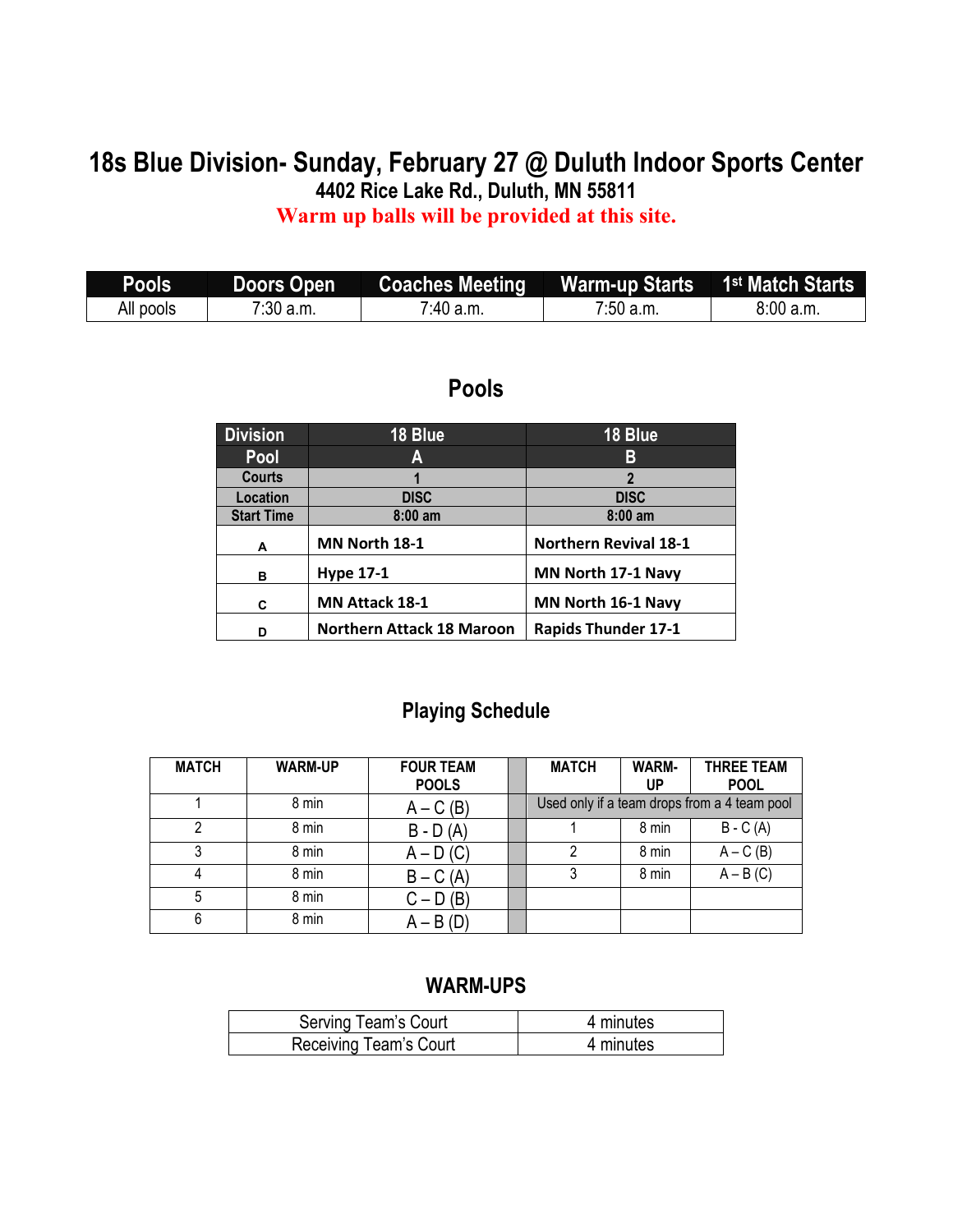| <b>Team Areas:</b>              | Teams will be allowed to camp in open areas at the playing sites. Teams <b>must</b> clean their camp area before<br>leaving the facility.                                                                                           |  |  |
|---------------------------------|-------------------------------------------------------------------------------------------------------------------------------------------------------------------------------------------------------------------------------------|--|--|
| <b>Concessions:</b>             | Concessions will be available at all playing sites. No coolers, crock pots or outside food allowed at any of the<br>sites.                                                                                                          |  |  |
| <b>Rules:</b>                   | USAV rules will apply except: 12s teams will use the volley-lite balls and a short service line, 7'0" into the<br>court and different liberos may be designated for each set.                                                       |  |  |
| Pool Play:                      |                                                                                                                                                                                                                                     |  |  |
|                                 | 3 team pools- Each team will play a match consisting of 3 games to 25, no point caps. Do not switch sides.<br>Tiebreaker is match won/loss, head-to-head if two-way tie, set winning %, +/- points, coin toss.                      |  |  |
|                                 | 4 team pools- Best 2 of 3, first two sets to 25, $3rd$ set to 15 pts. No point caps on any of the sets and do not<br>switch sides. Tiebreaker is match won/loss, head-to-head if two-way tie, set winning %, +/- points, coin toss. |  |  |
| Playoffs:                       | 12s - Gold Division: 1 <sup>st</sup> in all pools and 2 <sup>nd</sup> in Pool A.<br>Silver Division: 2 <sup>nd</sup> in Pools B and C; 3 <sup>rd</sup> in Pools A and B.<br>Bronze Division: 3rd in Pool C; 4th in Pool A and B.    |  |  |
|                                 | 14 Red- Gold Division: 1st in all pools.<br>Silver Division: 2 <sup>nd</sup> in all pools.<br>Bronze Division: 3rd in all pools.<br>Sapphire Division: 4 <sup>th</sup> in all pools.                                                |  |  |
|                                 | 14 Blue- Gold Division: 1 <sup>st</sup> and 2 <sup>nd</sup> in pools A and B.<br>Silver Division: 3rd and 4th in pools A and B.                                                                                                     |  |  |
|                                 | 16 Red- Gold Division: 1 <sup>st</sup> in all pools.<br>Silver Division: 2 <sup>nd</sup> in all pools.<br>Bronze Division: 3rd in all pools.<br>Sapphire Division: 4 <sup>th</sup> in all pools.                                    |  |  |
|                                 | 16 Blue- Gold Division: 1 <sup>st</sup> and 2 <sup>nd</sup> in pools A and B.<br>Silver Division: 3rd and 4th in pools A and B.                                                                                                     |  |  |
|                                 | 18 Red- Gold Division: 1 <sup>st</sup> in all pools.<br>Silver Division: 2 <sup>nd</sup> in all pools.<br>Bronze Division: 3rd in all pools.<br>Sapphire Division: 4 <sup>th</sup> in all pools.                                    |  |  |
|                                 | 18 Blue- Gold Division: 1st and 2nd in pools A and B.<br>Silver Division: $3rd$ and $4th$ in pools A and B.                                                                                                                         |  |  |
|                                 | Playoff matches will be best 2 of 3 to 25 points with the $3rd$ set to 15 pts. No caps on any of the sets and<br>teams do not switch sides in the 3rd set.                                                                          |  |  |
| Tie Breaker:                    | Two way ties are decided based on head-to-head results. Three way ties are decided in the following order:<br>set winning %; plus/minus points; coin toss.                                                                          |  |  |
| Awards:                         | T-shirts for the winners of all Gold Divisions . Medals for 1 <sup>st</sup> place in all other divisions and 2 <sup>nd</sup> place in the<br>Gold division.                                                                         |  |  |
| Equipment:                      | Game balls will be provided.                                                                                                                                                                                                        |  |  |
| <b>Communication Procedure:</b> | If a team will be arriving late due to weather delays or other difficulties please call Doug Lothenbach @ 218-<br>213-2880.                                                                                                         |  |  |